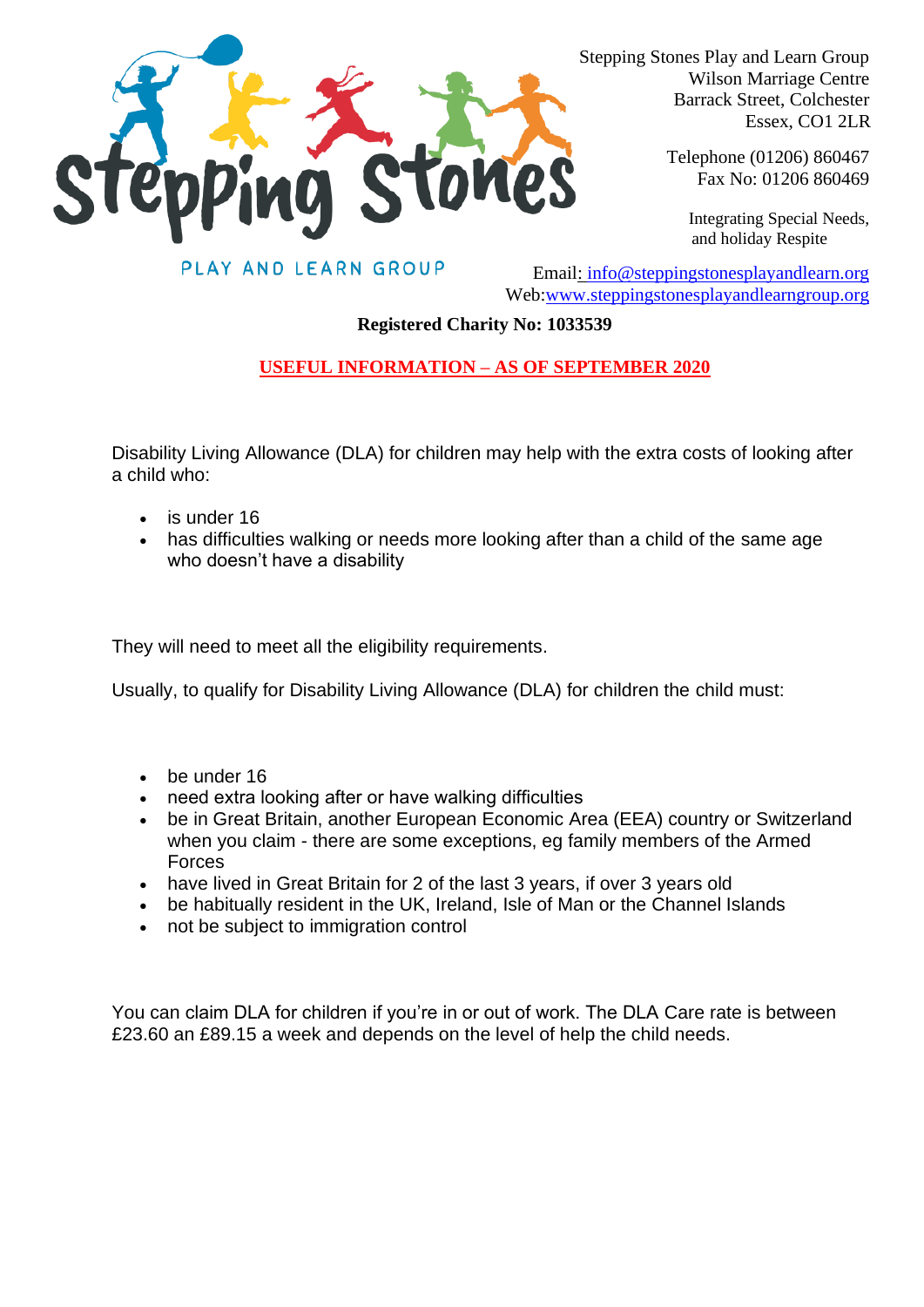# **MOTORBILITY ALLOWANCE**

The Motability Scheme enables disabled people to lease a new car, scooter or powered wheelchair by exchanging their [mobility allowance](http://www.motability.co.uk/about-the-scheme/allowances/).

The Motability Scheme can help you lease a car if your child is aged 3 or over and is entitled to either the: standard rate of £23.60 or higher rate of £62.25 per week.

- Higher rate of the mobility component of [Disability Living Allowance](https://www.gov.uk/dla-disability-living-allowance-benefit)
- Enhanced mobility component of [Personal Independence Payment](https://www.gov.uk/pip)

More information about the scheme is on the [Motability website.](http://www.motability.co.uk/main.cfm)

## **CARERS ALLOWANCE**

You could get £62.70 a week if you care for someone at least 35 hours a week and they get [certain benefits.](https://www.gov.uk/carers-allowance/eligibility)

You don't have to be related to, or live with, the person you care for.

You won't be paid extra if you care for more than one person.

## **REDUCTIONS IN COUNCIL TAX**

### **Disabled Band Reduction Scheme**

You may be eligible for the scheme if you live in a larger property than you would need if you or another occupant weren't disabled.

You'll have to show that you've either:

- have an extra bathroom, kitchen or other room that you need for the disabled person
- extra space inside the property for using a wheelchair

The property must be the main home of at least 1 disabled person. This can be an adult or a child - it doesn't have to be the person responsible for paying the Council Tax.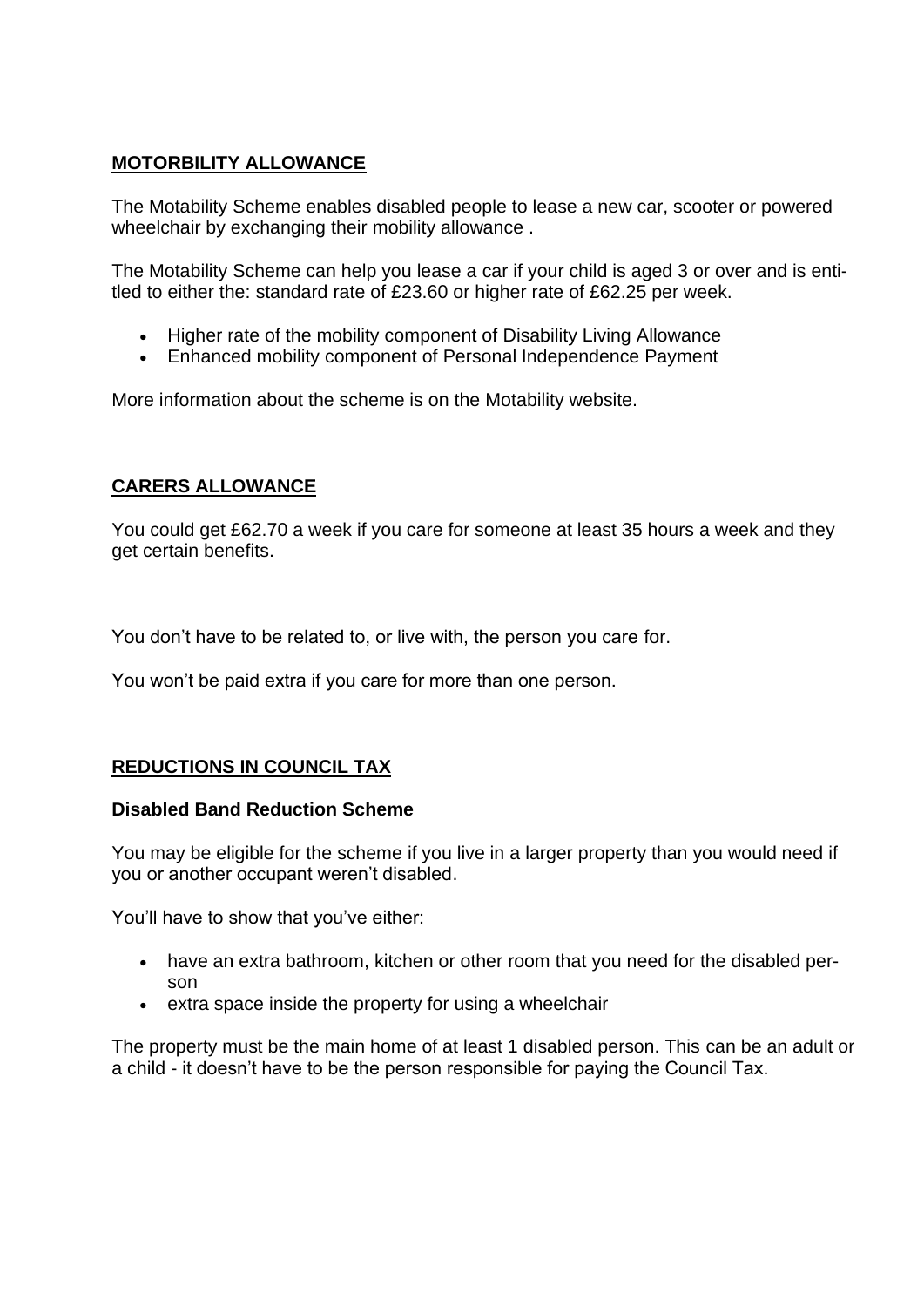# **DIRECT PAYMENTS FOR CHILDREN**

Direct payments are payments for people who have been assessed as needing help such as a personal assistant to help with daily course or support to access the community safely from social care, but who have decided they would like to arrange and pay for their own care and support instead of receiving it direct from us.

Direct payments do not replace your current income. They do not affect any other benefits you may be receiving.

To get direct payments, you need to contact Social Services and ask for assessment of your child's needs. Direct payments are normally available for:

- Disabled people aged 16 years-old or over.
- Carers aged 16 years-old or over, including people with parental responsibility for a disabled child

Direct payments are made directly into your bank or building society.

You can ask to receive direct payments or, except in some limited circumstances, we will offer you the choice of direct payments in place of the services you currently receive. The amount you get will depend on the assessment of your needs. If you are applying for services for the first time, your social worker will discuss the direct payments option with you when they assess your child's care needs.

You may be able to use direct payments to pay for occasional short breaks in residential accommodation. You cannot use direct payments to pay for a service from a close relative with whom you live, or from the spouse or partner of that close relative.

## **DISABLED FACILITY GRANT**

Home owners, tenants, occupiers of house boats and park homes, and landlords can apply for this mandatory grant towards the cost of adapting a home to meet the needs of a disabled person. Applications will only be considered where an occupational therapy assessment has been received. The maximum cost of works covered by the grant is £30,000 and depending on the disabled person's financial circumstances, there may be a contribution to make. Where the grant approved is more than £5000, the Council may secure a recoverable charge on the property of up to £10,000. This is registered as a local land charge and will stay in force for 10 years. The works can include:

- Access to and from the home, including the gardens. For example ramps, pathways and handrails.
- Making the home safe for the disabled occupant, and others living there.
- Access to rooms used as a family room, bedroom, kitchen or bathroom. This can include widening, re-positioning or re-siting doors. Tracking, stair lifts and through floor lifts.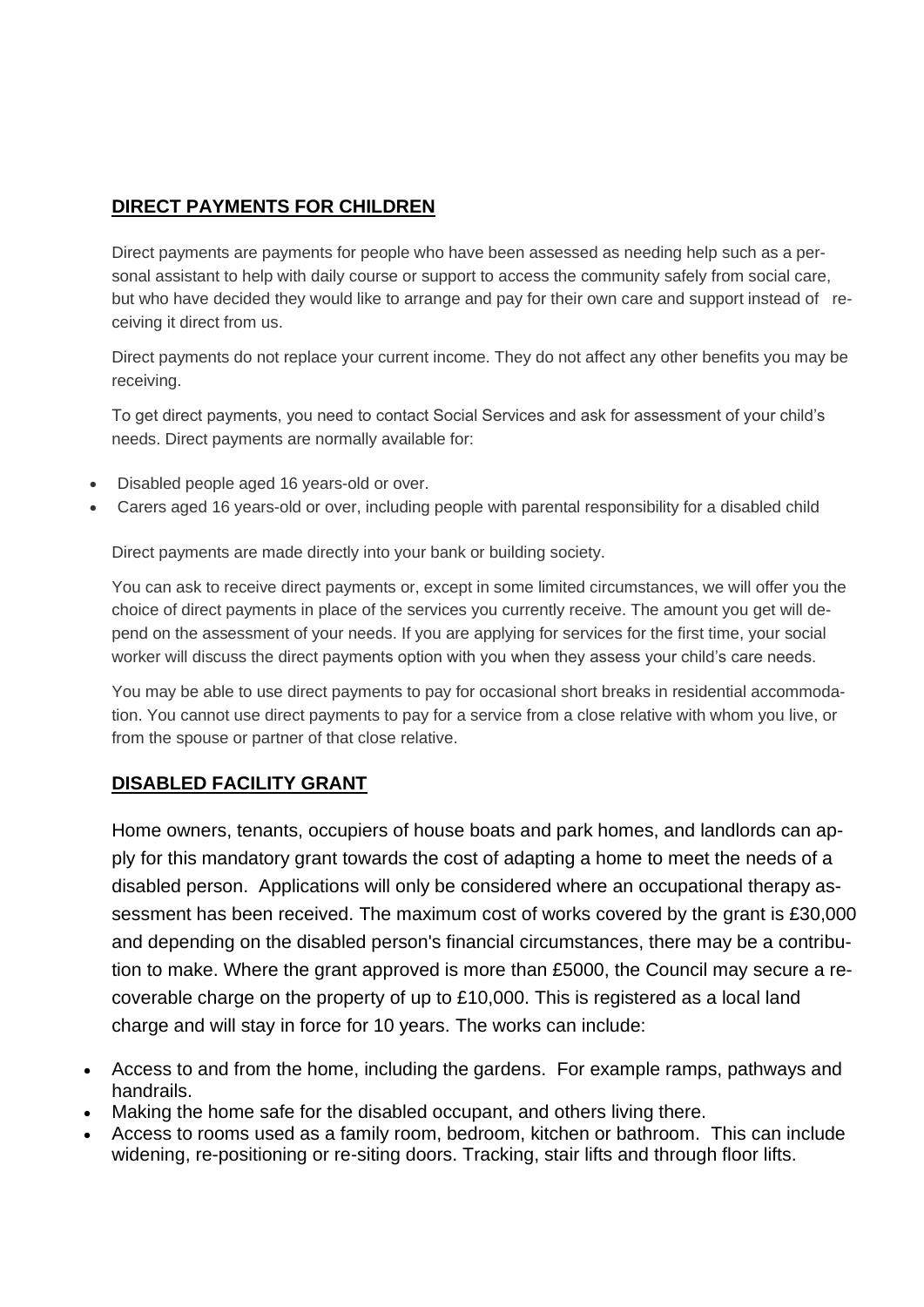- Adaptations to toilets, and bathing and washing facilities. For example wet rooms and specialised toilets.
- Kitchen alterations to enable the disabled occupant to prepare snacks during the day, and sometimes specialised cookers, ovens, work surfaces and sink units.
- Improving heating to the rooms and areas normally used by the disabled occupant.
- Controlling sources of power, heat and light by altering the position of, or providing extra, controls.

There may be other works which can be included and we will always advise you.

# **ESSEX COUNTY COUNCIL BLUE BAGE SCHEME**

Special rules for children under three:-

A parent of a child under three years of age may apply for a badge for their child if the child has a specific medical condition which means that they:

- Must always be accompanied by bulky medical equipment which cannot be carried around without great difficulty; and/or
- Need to be kept near a vehicle at all times, so that they can, if necessary, be treated in the vehicle, or quickly driven to a place where they can be treated, such as a hospital.

These eligibility rules changed on the 17th June 2011 to apply to children three years of age and under, previously they applied to children two years and under.

For information on some of the medical conditions not eligible for a badge see the [guid](https://www.essex.gov.uk/Health-Social-Care/Health-and-social-care-for-adults/Blue-Badges/Documents/Blue_Badge_Guide_Notes.pdf)[ance notes](https://www.essex.gov.uk/Health-Social-Care/Health-and-social-care-for-adults/Blue-Badges/Documents/Blue_Badge_Guide_Notes.pdf) on the Essex County Council website.

### **NAPPY SERVICE**

If your child is still in nappies by the age of 4, you can apply for free disposable nappies through your health visitor.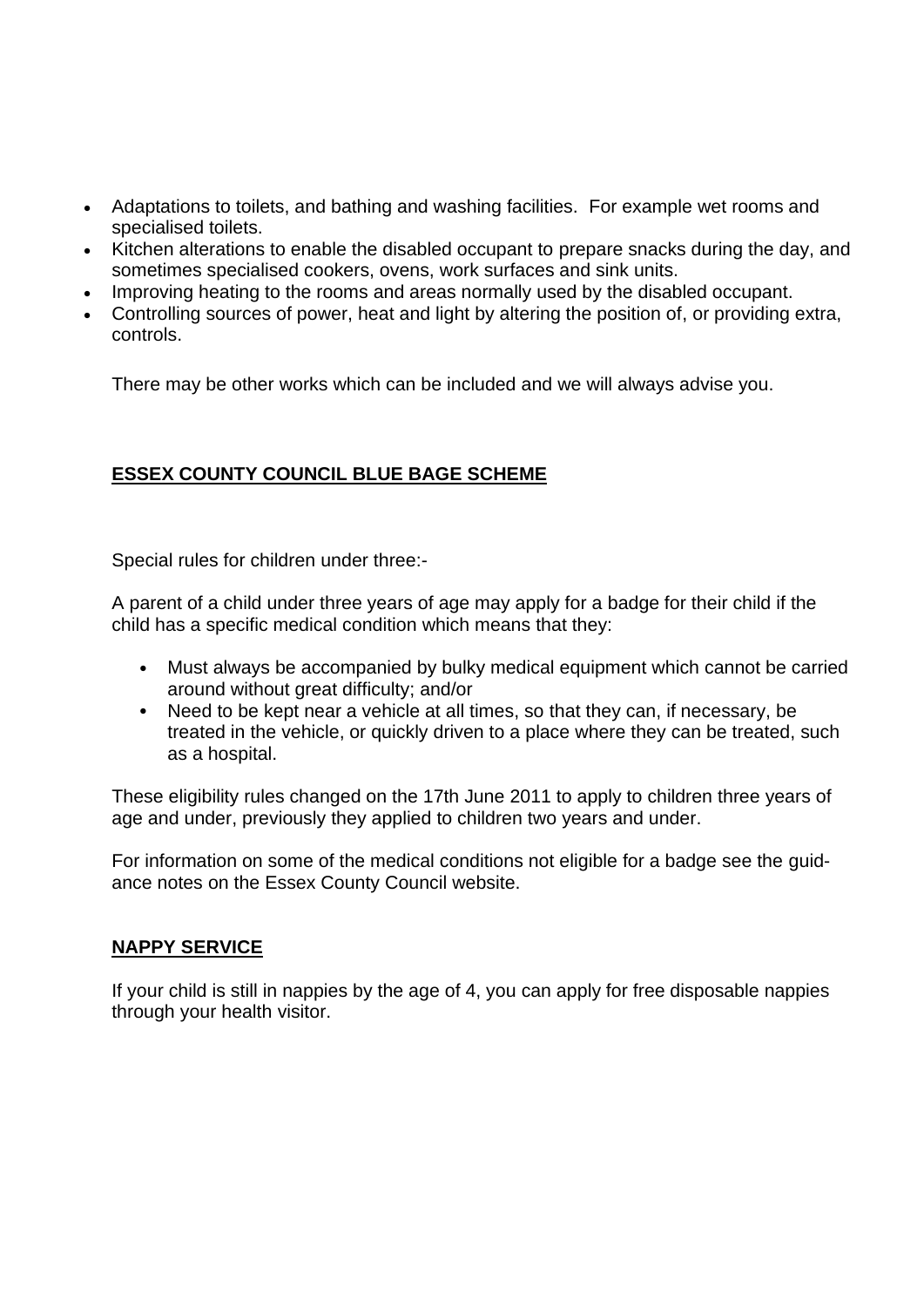# **WATER BILLS**

If you are on a water meter you may be able to cap your bills. Qualifying benefits include council tax benefit and housing benefit but NOT Disability Living Allowance.

Various medical conditions do apply and a doctor's letters must be provided in evidence. If you feel you fit the criteria required then you should speak directly to the company supplying your home as shown on your water bill account paperwork.

Make sure you mention that you are applying for **AQUACARE**

### **HEATING BILLS**

Some companies offer a winter rebate scheme to their customers in receipt of certain benefits. You will need to contact their customer services department for more information. Households buying both gas and electricity can also apply for a rebate.

#### **CINEMA CARD**

If your child receives DLA (Disability Living Allowance) you can apply for a card which allows a carer to go FREE to the cinema when they accompany the cardholder. All you pay for is the child's ticket cost. The photo ID card costs £11.00 per year. The card can be used in 90% of UK cinemas.

#### **For more information about this card contact Cinema Exhibitors' Association Card – 08451231292 or via their web site – www.ceacard.co.uk.**

### **LIBRARY CONCESSION**

If your child receives DLA they are entitled to get DVD's from the library for free. The current cost of a DVD is £1.50 for a week's hire – so this could save quite a bit if you child likes to take more than one home at a time. All you need to do is take along proof of their entitlement, address and their current library card. Also if you're a bit late returning them you're not charged a late return fee. Go to: **www.essex.gov.uk/libraries**